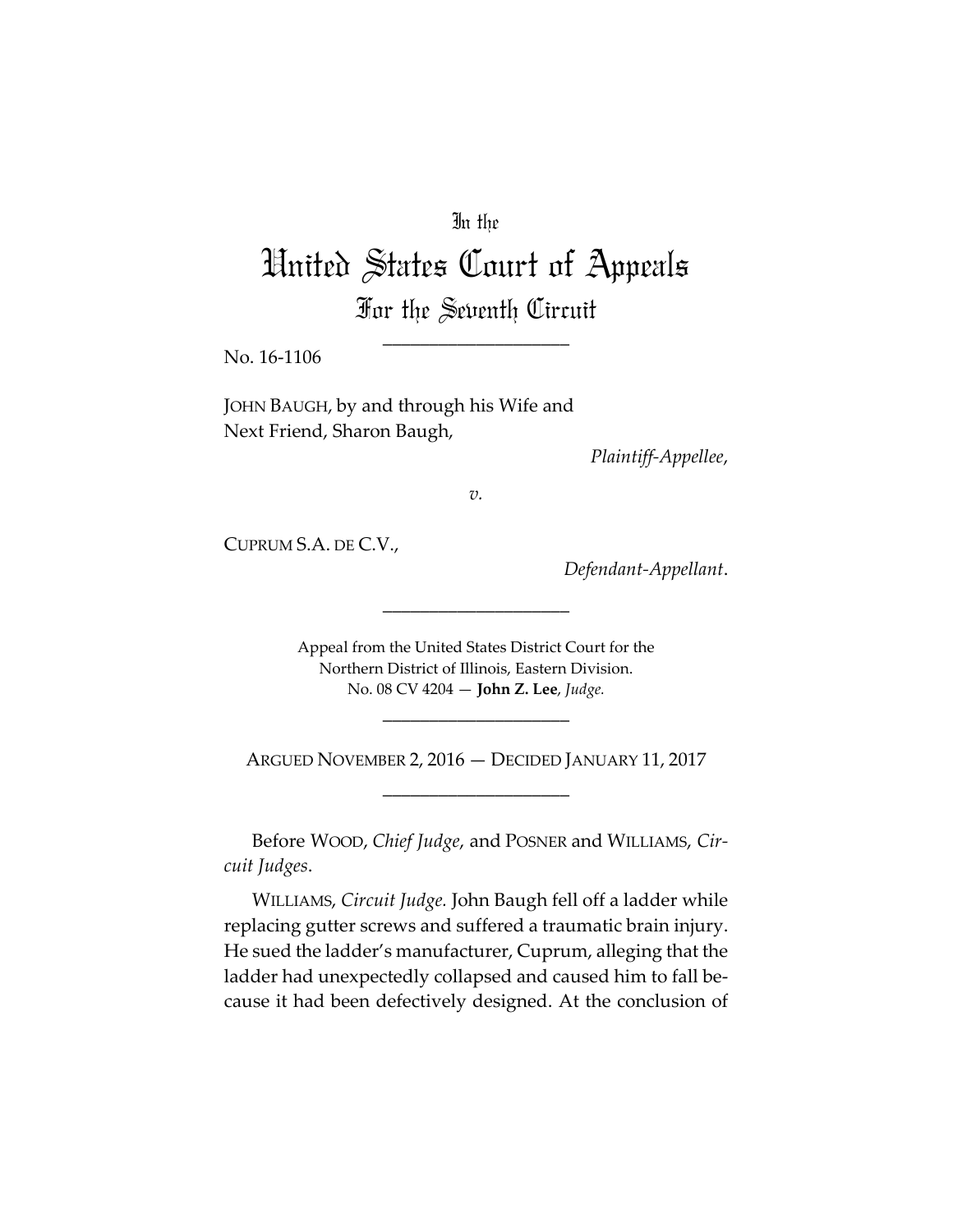trial, a jury, finding in Baugh's favor, awarded him over \$11 million in damages. Following the verdict, Cuprum filed a motion for a new trial and for judgment as a matter of law, but the district judge denied it.

On appeal, Cuprum contends that this denial was im‐ proper. Cuprum maintains that it was entitled to a new trial primarily because the district judge erroneously permitted two of Baugh's experts to testify about critical issues. But both experts' methodologies were adequate, and Cuprum's vari‐ ous complaints affected the weight of the experts' testimony rather than its admissibility. In addition, Cuprum contends that it was entitled to judgment as a matter of law because Baugh had failed to prove that the ladder contained an unrea‐ sonably dangerous condition and that this condition was the most probable cause of the accident. When viewing the evi‐ dence in the light most favorable to Baugh, however, we con‐ clude that a reasonable jury could have found in Baugh's fa‐ vor. Baugh supplied sufficient evidence demonstrating that a feasible alternative existed, and that the accident was more likely attributable to the ladder's original defective design than to an improper use of the ladder. So we affirm the district court's judgment in Baugh's favor.

#### **I. BACKGROUND**

John Baugh fell off a five‐foot, A‐frame aluminum ladder while replacing several rusty screws in a gutter on his garage. Baugh sustained significant bruising and bleeding in the frontal area of his brain, which caused him to suffer seizures, dementia, and quadriplegia and inhibited his ability to per‐ form myriad routine functions such as taking medicine orally, urinating without a catheter, recognizing shapes and angles, and reading a one‐paragraph excerpt and answering simple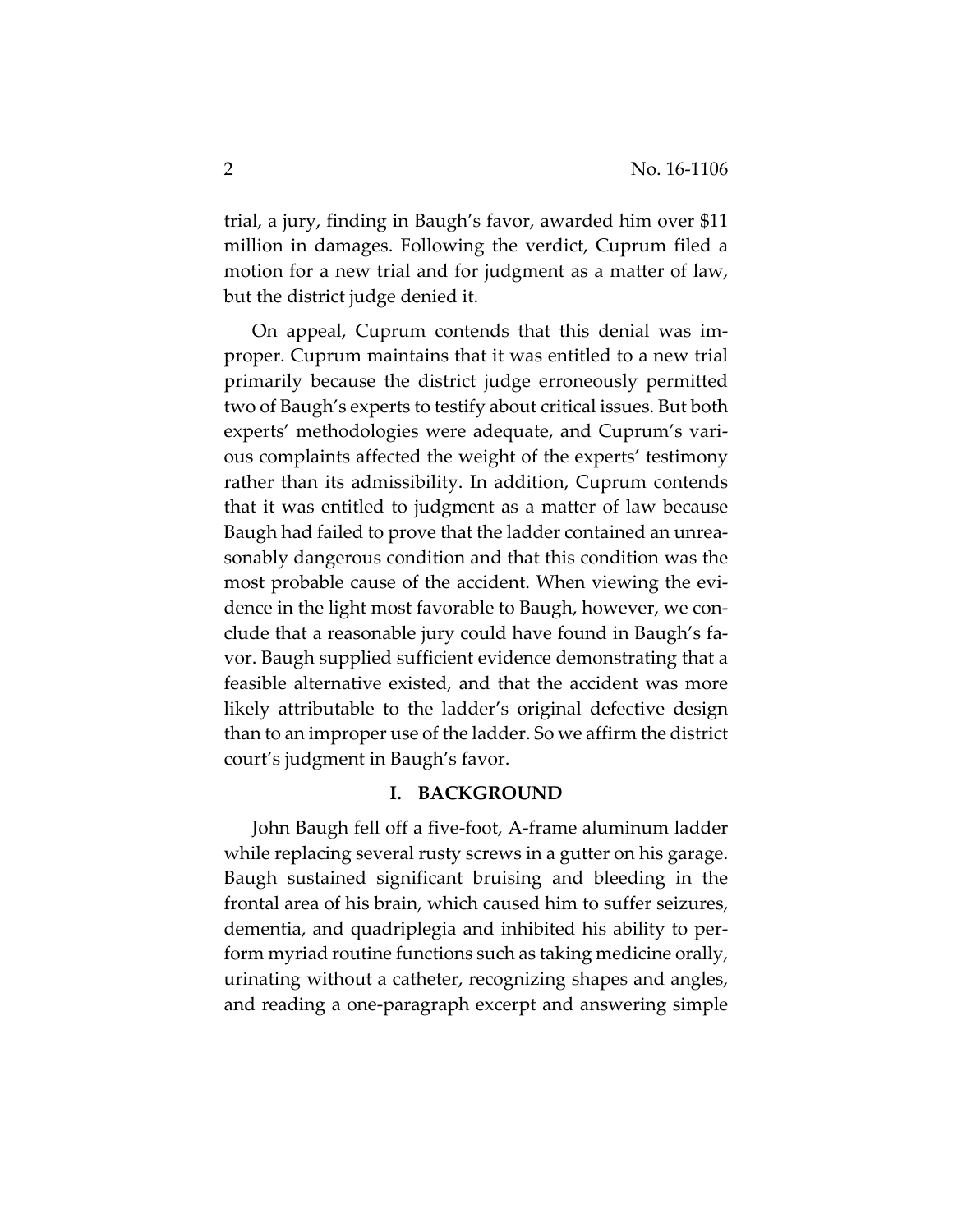questions like who, what, and where. On his behalf, Baugh's wife Sharon sued Cuprum, a Mexico-based company that designed and manufactured the ladder, alleging a design defect under strict liability and negligence theories. Baugh argued that the ladder was not designed to be strong enough to ac‐ commodate the weight of individuals at or near 200 pounds, $1$ and that a feasible alternate design would have prevented the accident. But Cuprum argued that the ladder was designed to adequately support the weight of individuals weighing up to 200 pounds, and that the accident occurred because Baugh climbed too high on the ladder and stood on its fourth step and pail shelf, neither of which were intended to be stood on. (Pail shelves are often square in shape, attached near the top of ladders, and used to hold paint cans and other painting equipment.)

The parties proceeded to trial and a jury found in Cu‐ prum's favor. However, we remanded the case for a new trial because the exemplar ladder, which had the same core specifications as Baugh's, was improperly given to jurors during jury deliberations. *See generally Baugh ex rel. Baugh v. Cuprum S.A. de C.V.*, 730 F.3d 701 (7th Cir. 2013).

During the second trial, Baugh elicited testimony from two of his neighbors and a paramedic, all of whom arrived to the scene post‐accident. However, Baugh—the only eyewit‐ ness to the accident—did not testify at either trial, we assume, because of the severity of his injuries. Baugh also elicited tes‐ timony from a number of experts relating to the cause of the

<sup>1</sup> Baugh was five feet five inches tall and weighed 224 pounds approx‐ imately six weeks before the accident. However, neither party contends that Baugh's weight is relevant, so we will not address the issue further.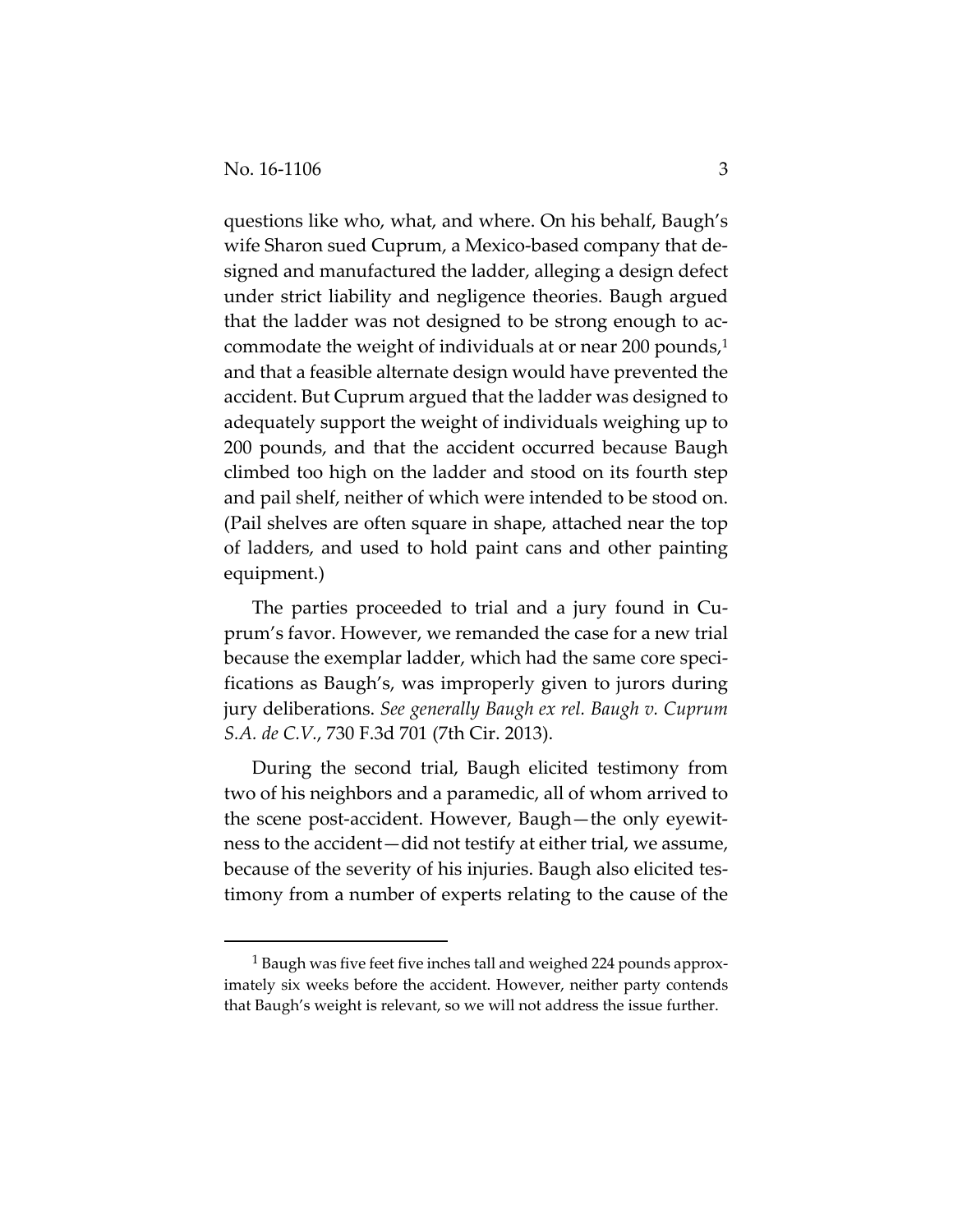accident and the severity of his resulting physical injuries. Notably, Dr. Jack Vinson, a mechanical engineer, testified about the ladder's design. Relying on handwritten calcula‐ tions based on centuries‐old mathematics principles, Dr. Vinson opined that the ladder could withstand up to 35,000 pounds per square inch (PSI), and that a 200‐pound person could exert as many as 97,700 PSI while using the ladder. Dr. Vinson opined further that the ladder could have accommo‐ dated a 200‐pound person if it had thicker legs and thicker and longer gussets. (Gussets are metal bars that provide brac‐ ing support by connecting the leg of a ladder to the first step.)

Kevin Smith, a mechanical engineer, supplied causation testimony on Baugh's behalf. He opined that: (i) Baugh was facing the house and the gutter as he climbed the ladder (which was the intended use); (ii) all four of the ladder's feet were in Baugh's concrete driveway; (iii) Baugh was standing on the third step of the ladder (the highest intended step); (iv) the ladder tipped to the right; (v) the shorter-than-necessary gusset on the ladder's right front side could not support Baugh's weight, thereby causing the ladder's right front leg to fail and Baugh to fall onto his concrete driveway; and (vi) a longer gusset would have prevented the accident.

Cuprum elicited contrary testimony regarding design and causation. Dr. Michael Stevenson, a metallurgical engineer, opined that a 250‐pound person could never exert more than 24,000 PSI—well within the ladder's range of tolerance. Dr. Stevenson reached this conclusion using the computer‐based "finite element analysis" method. In addition, Michael Van Bree, a mechanical engineer, opined that: (i) Baugh was facing away from the house and gutter as he climbed the ladder (an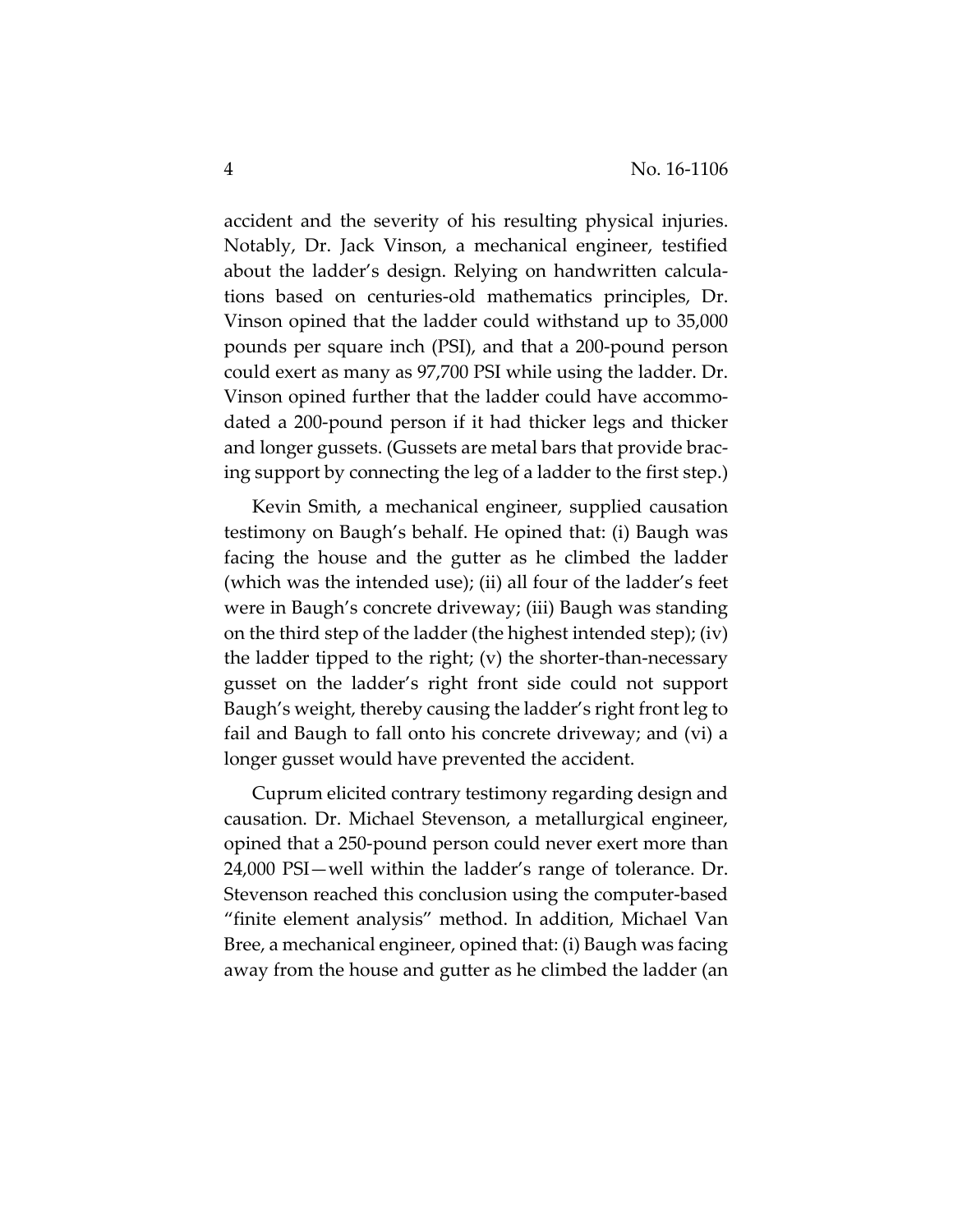improper use); (ii) two of the ladder's feet were in the driveway, while the other two were in an adjacent flower bed; (iii) the ladder tipped to the left while Baugh was straddling it, with one foot on the pail shelf and the other on the ladder's fourth step (both improper uses); and (iv) Baugh lost balance, causing the ladder to tip over and Baugh to fall into the flower bed.

The jury ultimately found in Baugh's favor and awarded him \$11 million. The district judge denied Cuprum's motion for judgment as a matter of law and, alternatively, for a new trial. This appeal followed.

# **II. ANALYSIS**

#### **A. Cuprum Not Entitled to a New Trial**

On appeal, Cuprum maintains that the district judge erred in denying its motion for a new trial. We review such denials for abuse of discretion and where, as here, the moving party alleges an erroneous admission of evidence during trial, "we will grant a new trial only if the error had a substantial influence over the jury and the result reached was inconsistent with substantial justice." *Saathoff v. Davis*, 826 F.3d 925, 930 (7th Cir. 2016).

Cuprum's principal justification for a new trial concerns the district judge's denial of several of its motions *in limine* (MILs) concerning Dr. Vinson, Baugh's design expert, and Smith, Baugh's causation expert. Although none of the MILs explicitly cited Federal Rule of Evidence 702 or *Daubert v. Merrell Dow Pharmaceuticals*, 509 U.S. 579 (1993), their substan‐ tive arguments were unequivocally rooted in both—specifi‐ cally, that Dr. Vinson's alternative‐design opinions were un‐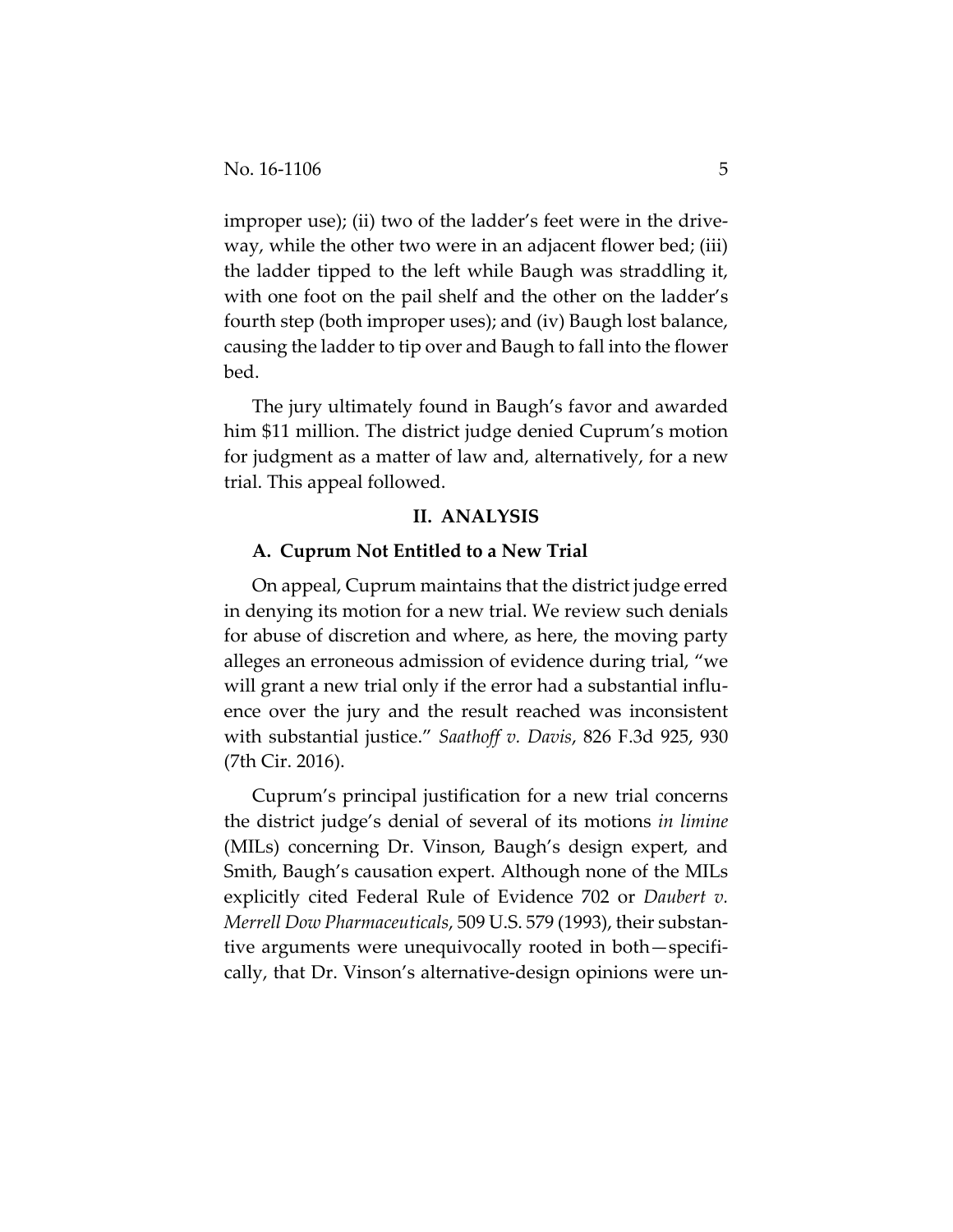reliable, and that Smith was unqualified and proffered causation opinions based on unreliable methodology. Indeed, the MILs repeatedly used these Rule 702/*Daubert* buzzwords and cited multiple cases applying the related framework. So the district judge should have treated the MILs as invoking Rule 702 and *Daubert*. And it appears that he did—at least with re‐ gard to reliability—since he denied the MILs on the ground that "there is nothing about the witnesses' opinions that falls outside the realm of acceptable science."

However, the problem with that conclusion was that it was not accompanied by any further analysis regarding the considerations that animated the judge's ruling. *See, e.g.*, *Metavante Corp. v. Emigrant Sav. Bank*, 619 F.3d 748, 760 (7th Cir. 2010) (observing that a proper *Daubert* inquiry cannot be comprised solely of conclusory statements regarding admis‐ sibility). Nor was this deficiency remedied by either of the dis‐ trict judges who were subsequently assigned to the case, as both simply adopted the original judge's conclusion without elaboration. So rather than reviewing the denial of the MILs for abuse of discretion, as we typically do when a judge has adequately applied the Rule 702/*Daubert* framework, we re‐ view the denial here de novo. *See Hall v. Flannery*, 840 F.3d 922, 926 (7th Cir. 2016) (citations omitted).

#### **1. Dr. Vinson's Testimony Was Admissible**

On appeal, Cuprum challenges the methodology that led Dr. Vinson to opine that a design featuring thicker legs and a thicker and longer gusset would have prevented Baugh's ac‐ cident. When determining the reliability of a qualified ex‐ pert's testimony under *Daubert*, courts are to consider, among other things: (1) whether the proffered theory can be and has been tested; (2) whether the theory has been subjected to peer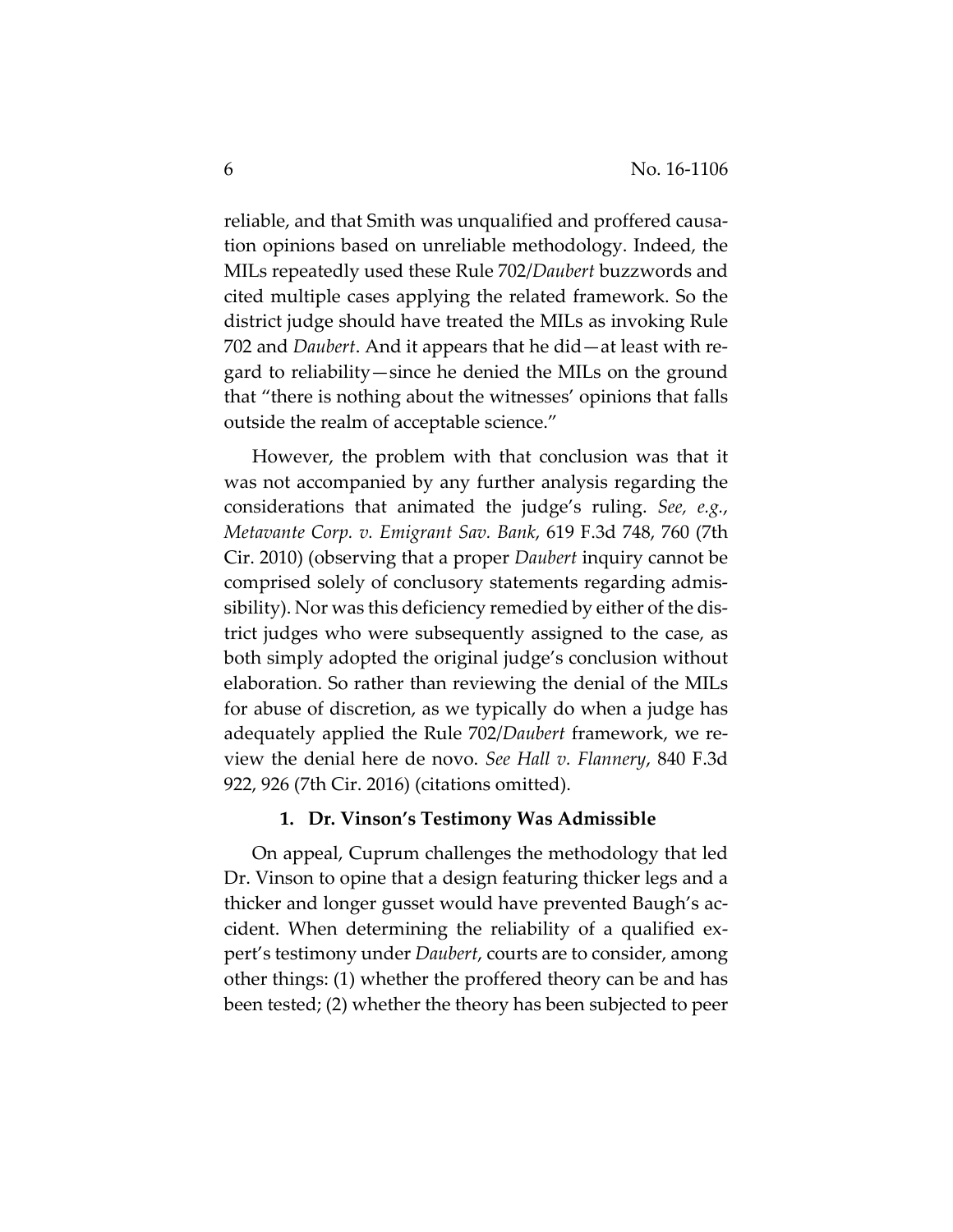review; (3) whether the theory has been evaluated in light of potential rates of error; and (4) whether the theory has been accepted in the relevant scientific community. *Smith v. Ford Motor Co.*, 215 F.3d 713, 719 (7th Cir. 2000). We have empha‐ sized that "no single factor is either required in the analysis or dispositive as to its outcome." *Id.*; *accord Kumho Tires Co. v. Carmichael*, 526 U.S. 137, 151–52 (1999).

Cuprum attacks Dr. Vinson's alternate‐design opinion on several grounds. Its primary criticism is that Dr. Vinson failed to test this alternative design, either with a specially made ex‐ emplar ladder or using finite element analysis (the latter being the preferred method of Dr. Stevenson, Cuprum's design expert). But Dr. Vinson did test his alternative design, using centuries‐old mathematics principles that Dr. Stevenson him‐ self conceded can be used to analyze stress in a ladder. The fact that these calculations were not accompanied with *live* testing of an exemplar ladder is irrelevant to Rule 702 and *Daubert*. *See Lapsley v. Xtek, Inc.*, 689 F.3d 802, 815–16 (7th Cir. 2012) ("[P]hysical re‐creations of industrial accidents are not always feasible or prudent…. A mathematical or computer model is a perfectly acceptable form of test" for a proposed alternative design.); *Schmude v. Tricam Indus.*, 556 F.3d 624, 626 (7th Cir. 2009) (rejecting claim that plaintiff's expert should have been barred from testifying due to failure to con‐ duct live recreation of accident, and discussing defendant's dubious re‐creation attempt); *Cummins v. Lyle Indus.*, 93 F.3d 362, 369 (7th Cir. 1996) ("We do not mean to suggest … that hands-on testing is an absolute prerequisite to the admission of expert testimony.").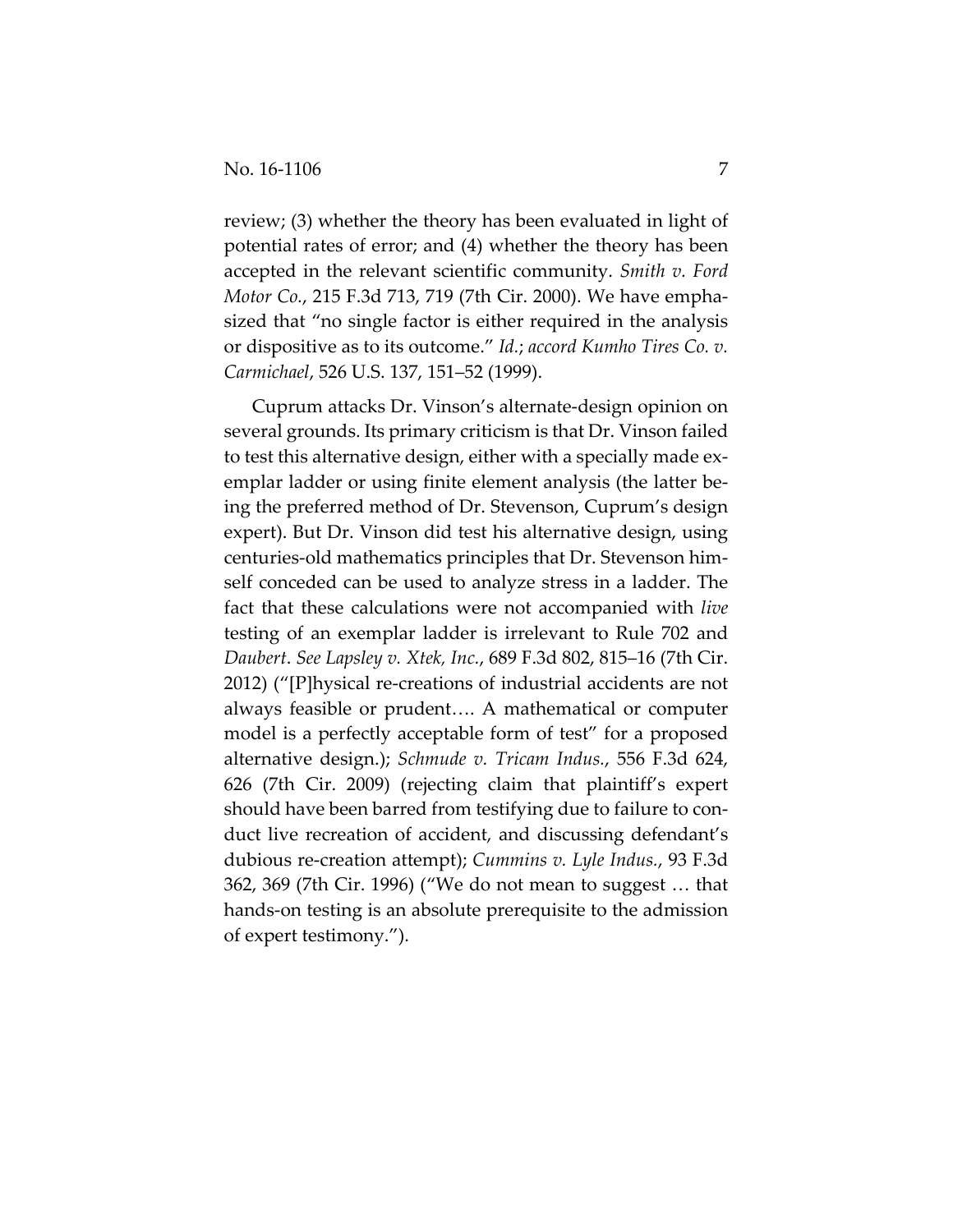Cuprum also claims that Dr. Vinson's alternative design is deficient because it was not subjected to peer review. But Cu‐ prum only claims that one of Dr. Vinson's three papers fea‐ turing his design went unreviewed, whereas Dr. Vinson tes‐ tified (without contradiction) that the other two papers were in fact peer reviewed. And even assuming none of the three papers were reviewed, Dr. Vinson "was merely applying well-established engineering techniques to the particular materials at issue in this case, … [so] his failure to submit those techniques to peer review establishes nothing about their re‐ liability." *Smith*, 215 F.3d at 720. This reasoning applies equally to Cuprum's complaint that Dr. Vinson's alternative design has not been adopted by the ladder industry. And the significance of these two complaints is further diminished by the fact that Dr. Stevenson reviewed the calculations that Dr. Vinson shared with the jury and found only one error—one that neither Dr. Stevenson nor Cuprum claims was significant enough to cast doubt on any of Dr. Vinson's conclusions.

Cuprum's reliance on *Dhillon v. Crown Controls*, 269 F.3d 865 (7th Cir. 2001), is misplaced. In *Dhillon*, we concluded that the district judge did not abuse his discretion in finding the challenged expert's testimony to be inadmissible. But unlike Dr. Vinson, most of the experts in *Dhillon* had failed to create or test their proposed alternative design, and the one expert who did conduct testing did so *after* forming his opinion and was unable to bridge the tests and the opinions. *Id.* at 869–70. To be sure, this latter expert bears some similarity to Dr. Vinson in that the American National Standards Institute (ANSI) had not expressly embraced either experts' bottom‐ line design. Nevertheless, the *Dhillon* expert is distinguishable since ANSI rejected his design on two separate occasions, whereas ANSI's review of Dr. Vinson's design had never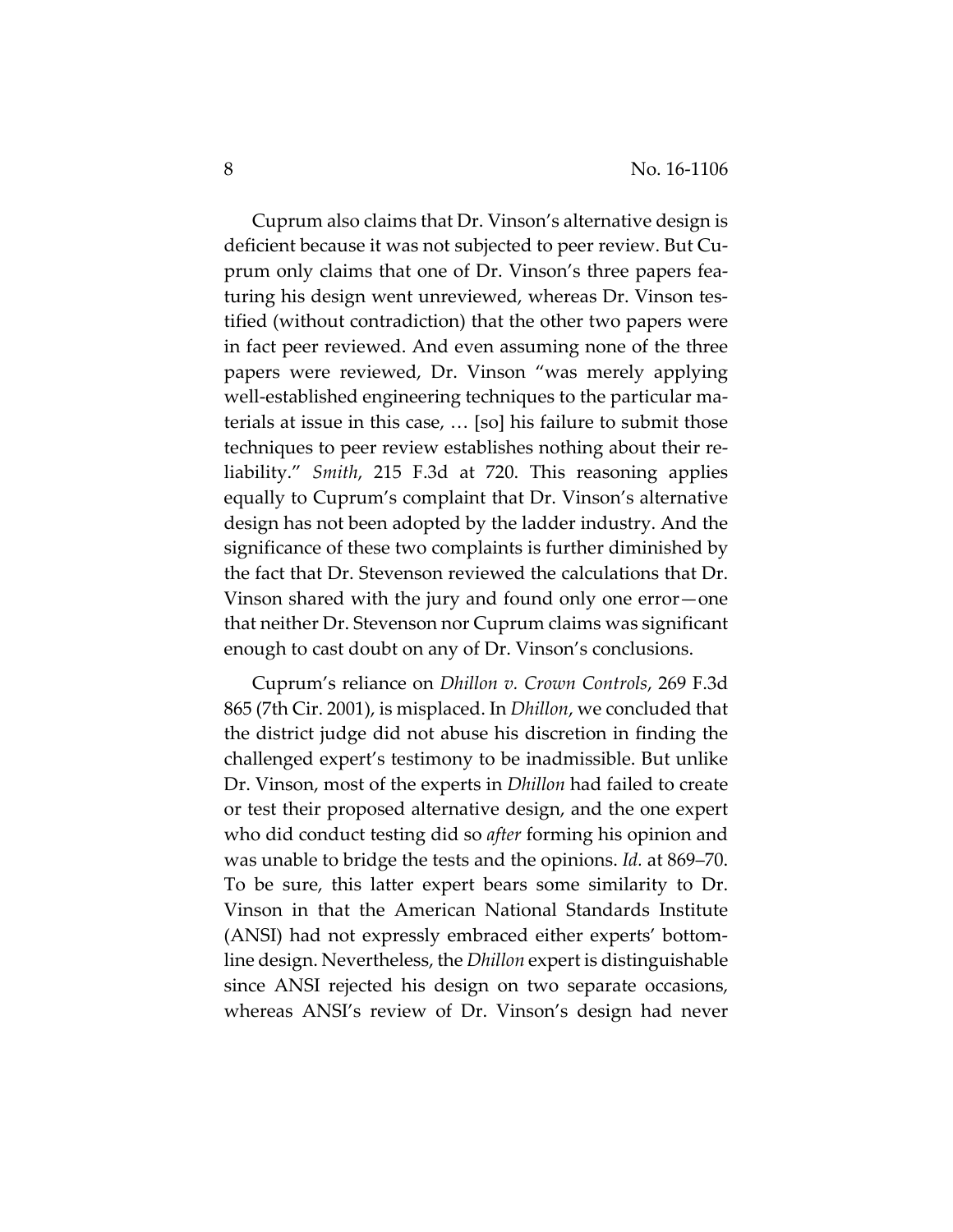reached completion. Nor do we find that ANSI's stamp of approval, standing alone, is a dispositive consideration.

Finally, Cuprum suggests that Dr. Vinson lacked the req‐ uisite qualifications to opine on ladder design, due to his ad‐ vanced age (he received his bachelor's degree in 1952 and his Ph.D. in 1961) and his concessions at trial that he had never designed a ladder for commercial use or worked in the ladder industry. But it appears that Cuprum forfeited this argument by failing to raise it in a motion *in limine*, an objection at trial, or in its post‐trial motions. *See, e.g.*, *Pole v. Randolph*, 570 F.3d 922, 937–38 (7th Cir. 2009).

Forfeiture aside, the claim lacks merit. For one, Cuprum fails to explain *how* Dr. Vinson's age and lack of experience within the ladder industry render him unqualified to opine about PSI thresholds using well‐established mathematical principles. *Cf. Doe v. Cutter Biological, Inc.*, 971 F.2d 375, 385 (9th Cir. 1992) ("Ordinarily, courts impose no requirement that an expert be a specialist in a given field, although there may be a requirement that he or she be of a certain profession, such as a doctor."). Nor are Dr. Vinson's purported experien‐ tial shortcomings evidenced in the record. Notably, Dr. Vinson studied mechanical engineering at Cornell University, Cambridge University, and the University of Pennsylvania. He is a professor emeritus of mechanical and aerospace engineering at the University of Delaware, is a member of the American Society of Testing Materials, and has served on the editorial boards of *Advanced Composites and Materials Journal* and *Advanced Materials and Structures*. He has also co‐au‐ thored several articles relevant to aluminum step ladders en‐ titled, "Experimental Evaluation of the Structural Character‐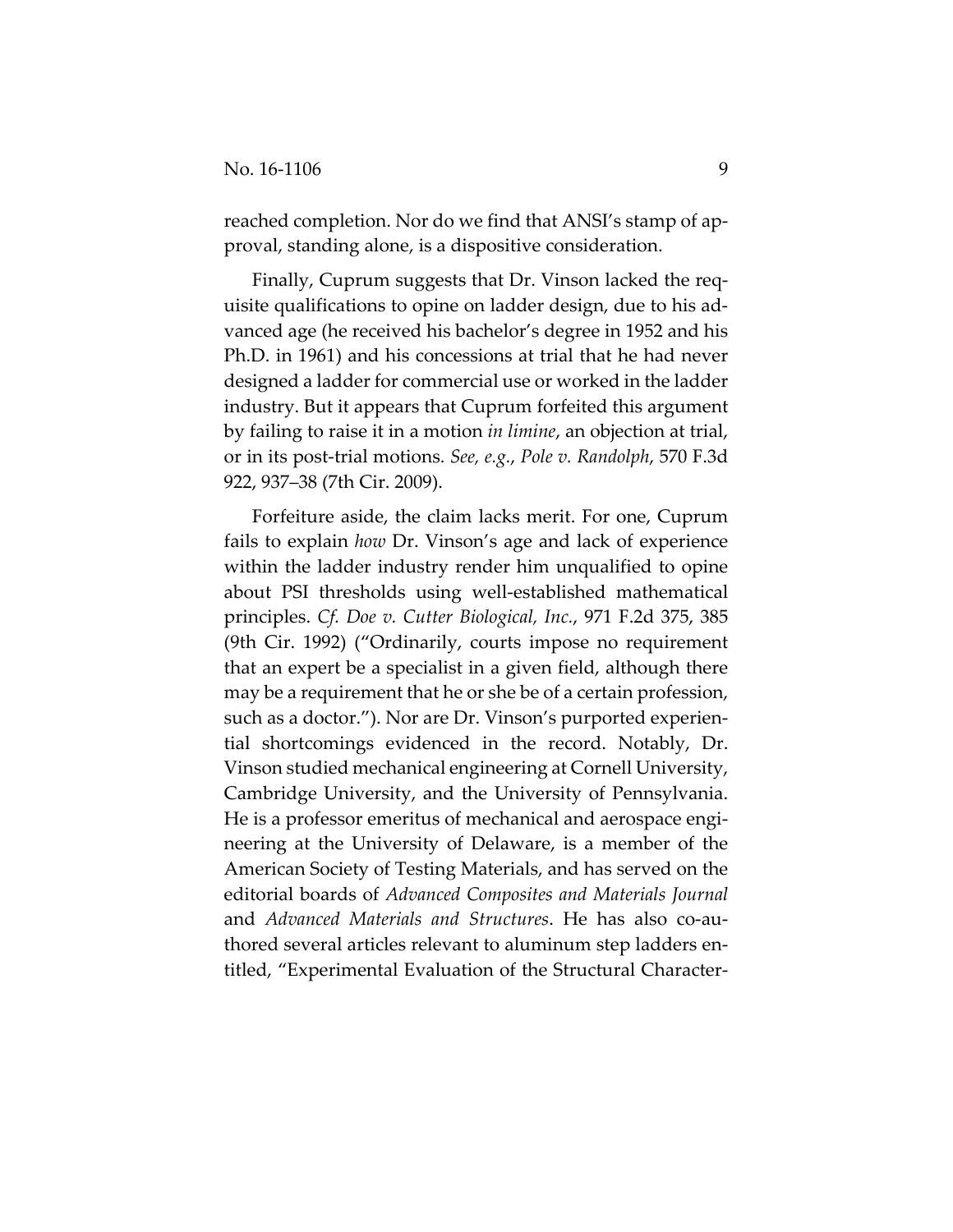istics of Extruded Aluminum Step Ladders," "Failure Analy‐ sis of Step Ladders Manufactured from Extruded Alumi‐ num," and "Fiberglass and Aluminum Step Ladder Perfor‐ mance Under DynamicLoading Conditions." In addition, Dr. Vinson testified that his calculations are rooted in well‐estab‐ lished principles that have been used for centuries to help as‐ semble more complicated structures such as the Eiffel Tower. So Dr. Vinson's qualifications were adequate, and the district judge did not err in permitting him to testify about his pro‐ posed alternative design.

# **2. Smith's Testimony Was Admissible**

Cuprum also used MILs in an attempt to restrict the scope of Smith's trial testimony. For example, Cuprum asked the district judge to bar Smith from testifying about the results of the "drop" test he performed on two six‐foot, A‐frame ladders designed and manufactured by Cuprum. (According to Cu‐ prum, "the 'drop' test assesses the strength and durability of the ladder when it is dropped from different heights for pur‐ poses of determining how much the ladder could be damaged during handling and transport.") Cuprum argues these tests were not reliable because they were not performed in the manner mandated by ANSI. Smith dropped (i.e., tested) each ladder multiple times, whereas ANSI stipulates that a ladder need only be dropped once. But Cuprum does not explain *why* this deviation demonstrates unreliability, nor is it obvious to us. The record indicates that while the ANSI‐based standard requires a single drop, multiple drops are not *pro‐ hibited*. Moreover, it seems entirely plausible that, in real life, ladders may be dropped or otherwise subjected to wear and tear on multiple occasions before an incident occurs. So Smith's deviation from ANSI in this way was not problematic.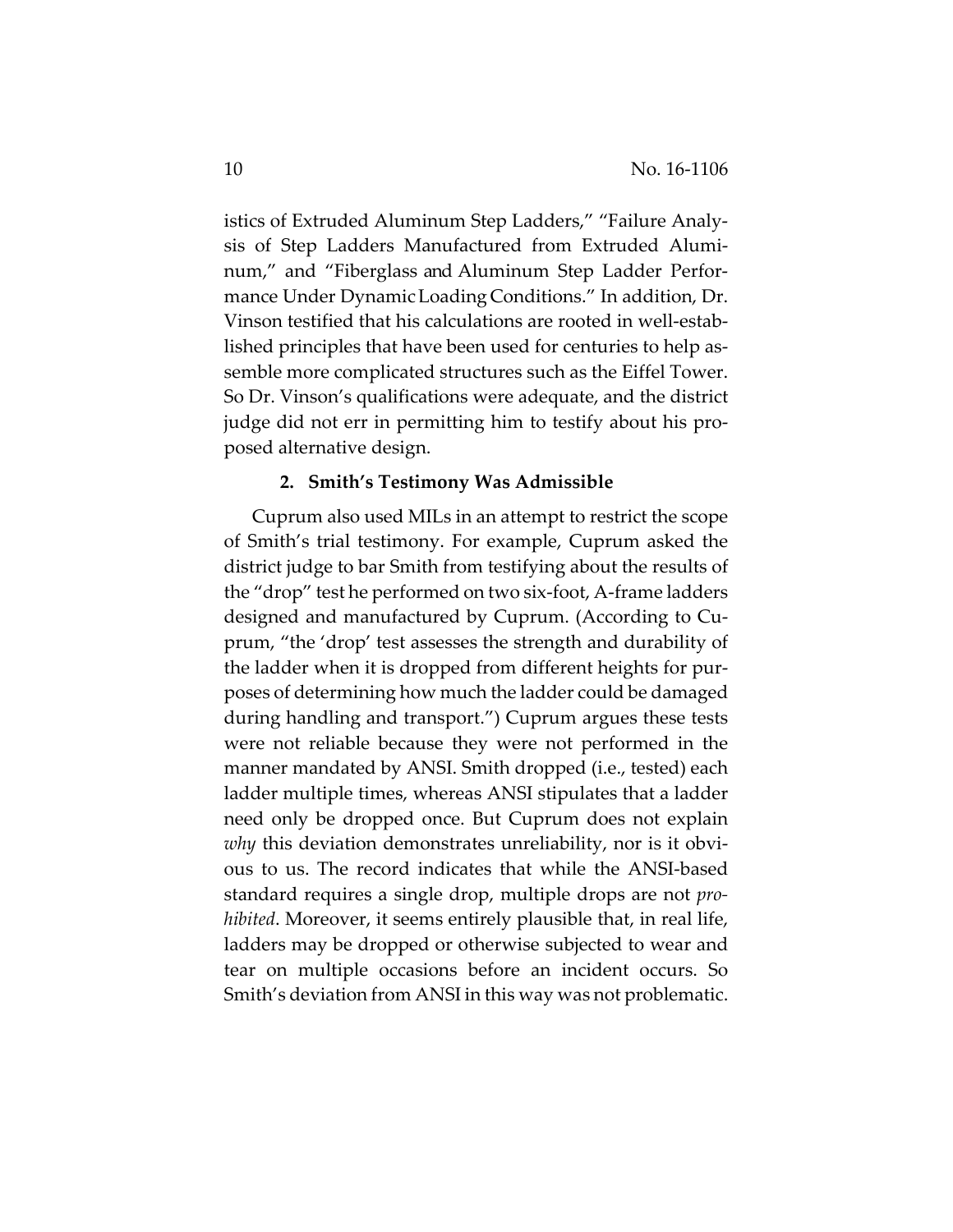Cuprum similarly complains that Smith used heavier loads for the "cantilever bend" test than ANSI requires—as high as 190 pounds, rather than the mandated 150 pounds. (Cuprum explains that "[t]he 'cantilever bend' test is con‐ ducted by placing loads of various amounts on the ladder to see if the section of the leg that is cantilevered out from the first step to the foot will bend.") Again, the missing link in Cuprum's argument is an explanation of why this deviation speaks to reliability. If a ladder is expressly meant to support individuals weighing as much as 200 pounds, it strikes us as entirely reasonable that loads exceeding 150 pounds would be used to test the ladder's strength. Cuprum has proven nothing to the contrary.

Finally, Cuprum sought to bar Smith from testifying about the accident and the ladder's design on the ground that he lacked the requisite factual basis to support his opinions. Ac‐ cording to Cuprum, Smith knew so little about what actually occurred immediately before the accident—for example, Smith could not say with certainty where on the ladder Baugh had been positioned when the accident occurred, and whether he was climbing, standing, or descending—that the opinions he supplied were inadmissible bottom‐line, off‐the‐ cuff statements. This lack of knowledge is critical, Cuprum claims, because it means that Baugh cannot prove that the most probable cause of the accident was a design defect that manifested while Baugh was using the ladder as directed.

We disagree. In order to reach his opinions, Smith re‐ viewed, among other things, photographs of the scene of the accident with overlaid measurements, transcripts of deposi‐ tion testimony supplied by witnesses to the aftermath of the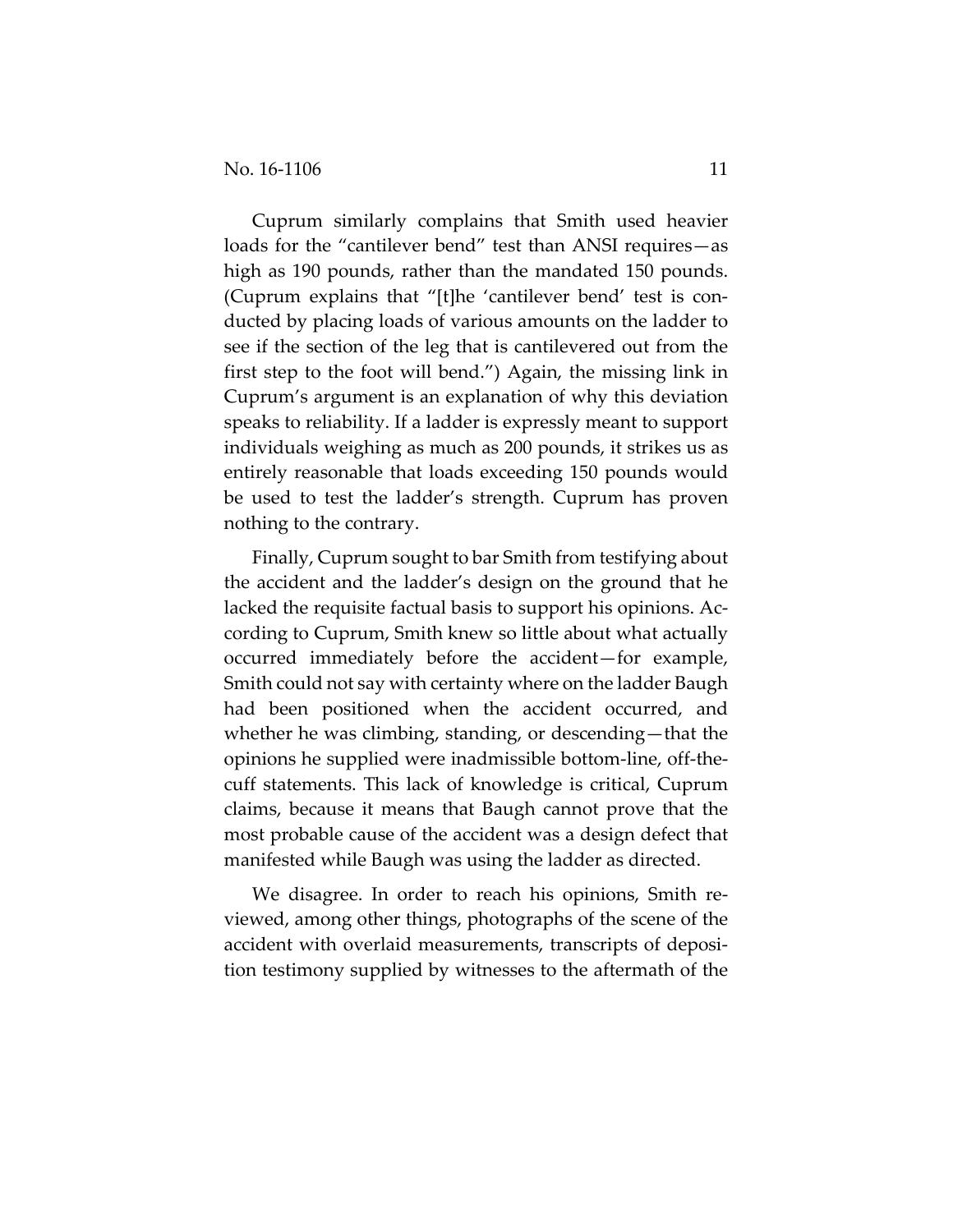accident, the actual ladder that Baugh had used, and an ex‐ emplar ladder. That supplied Smith with enough facts to ren‐ der his opinion. Moreover, the mere fact that Smith could not testify about certain facts relating to the accident with abso‐ lute certainty does not render his opinions unreliable or irrel‐ evant. *See Manpower, Inc. v. Ins. Co. of Pa.*, 732 F.3d 796, 806 (7th Cir. 2013) ("Reliability … is primarily a question of the validity of the methodology employed by an expert, not the quality of the data used in applying the methodology or the conclusions produced."); *Stollings v. Ryobi Techs., Inc.*, 725 F.3d 753, 768 (7th Cir. 2013) ("[E]xpert testimony does not need to be conclusive to be relevant."). Indeed, it is often the case that experts reach conflicting conclusions based on ap‐ plying different but nevertheless reliable methodologies to a set of partially known facts. The determination of which opin‐ ion (if any) identifies the most probable cause of an injury is typically a question of weight, not reliability. *Cf. Smith v. Ford Motor Co.*, 215 F.3d 713, 718 (7th Cir. 2000) ("The soundness of the factual underpinnings of the expert's analysis and the cor‐ rectness of the expert's conclusions based on that analysis are factual matters to be determined by the trier of fact ….").

#### **3. Other Arguments Lack Merit**

Cuprum identifies several non‐*Daubert*‐related grounds that supposedly warrant a new trial. It claims, for example, that the district judge erred in prohibiting Cuprum from ask‐ ing its director of product safety and engineering, Thomas Schmitt, to explain whether Cuprum had ever changed the gusset length in the type of ladder at issue based on a fear of collapse. However, Cuprum has failed to demonstrate pre‐ cisely how this testimony is relevant to the case, stating in conclusory fashion that the testimony is somehow "relevant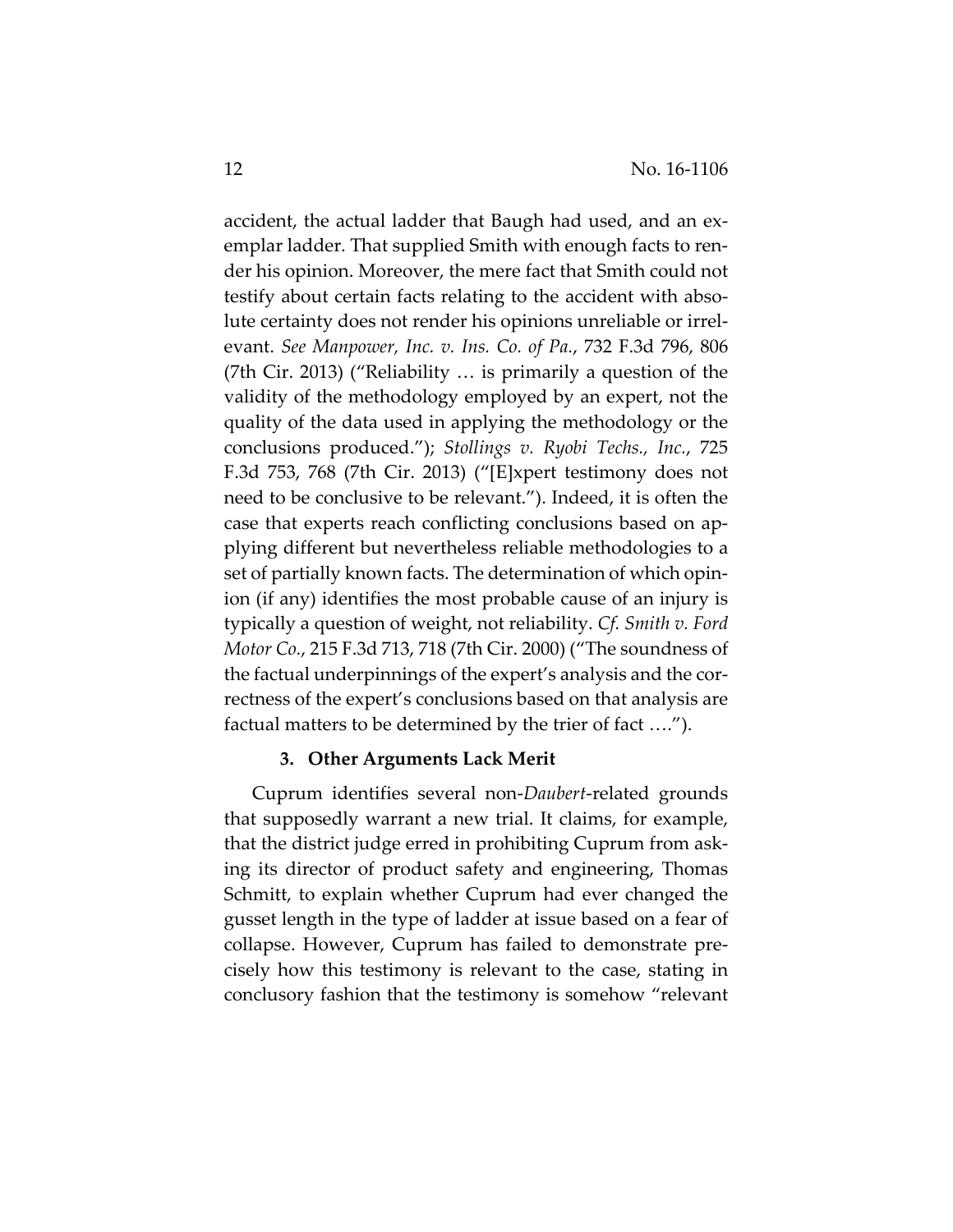to plaintiff's theory of alternative design, which focused solely on the gusset." And as Baugh notes, Schmitt was precluded from testifying because he lacked personal knowledge about the subject. Cuprum does not dispute the validity of that factual predicate.

Cuprum also contends that the district judge erred in over‐ ruling two objections made by Cuprum during closing state‐ ments. The first objection concerned Baugh's statement that the evidence indicated the ladder's right front leg was capable of bending inward while the ladder's four feet were on the driveway. Cuprum contends that this statement was not an‐ chored to any evidence presented at trial, but that would be true only if one ignores the testimony supplied by Dr. Vinson and (especially) Smith. And since the testimony from these experts was admissible, there was adequate evidence to sup‐ port Baugh's statement, and the district judge did not abuse his discretion in overruling the objection. And even if an abuse somehow occurred, it was rendered harmless by the judge's curative instruction to the jury that closing statements are not facts, notwithstanding Cuprum's conclusory claim to the contrary. *See United States v. Berkowitz*, 927 F.2d 1376, 1384 (7th Cir. 1991) ("[P]erfunctory and undeveloped arguments, and arguments that are unsupported by pertinent authority, are waived ….").

The second statement that Cuprum objected to at closing concerned Baugh's use of already‐accrued medical bills to cal‐ culate future medical costs. According to Cuprum, the past bills were an inappropriate comparator because "most of [Baugh]'s past damages were related to the acute care he re‐ ceived during the first two years after the accident and so will not be incurred again." But Cuprum fails to cite anything in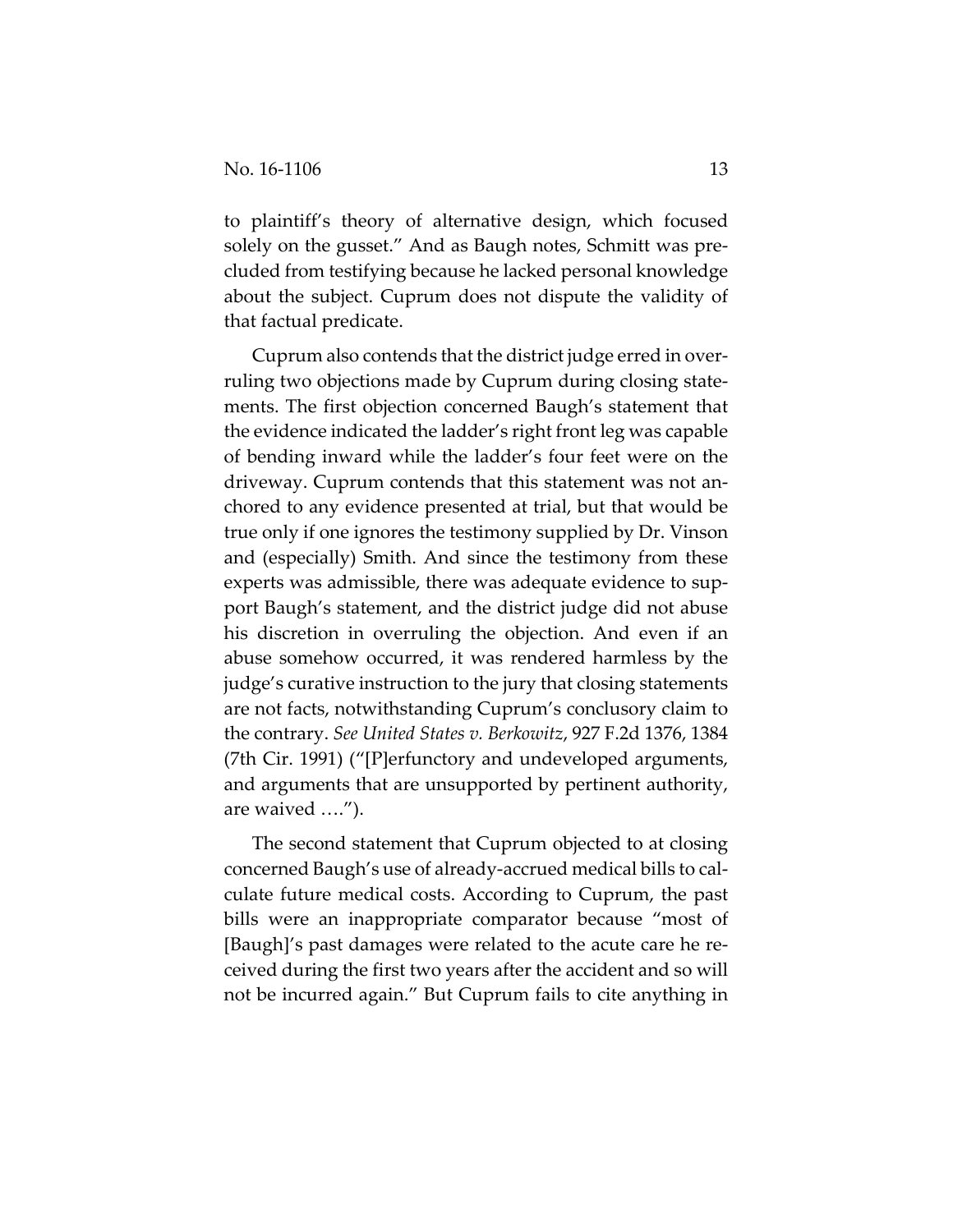the record to support this assertion, and, in any case, Baugh elicited testimony to the contrary. For example, Dr. Gary Yar‐ kony, a specialist in physical medicine and rehabilitation, tes‐ tified that Baugh is partially paralyzed in all four extremities, has diminished cognitive function, and will need for the remainder of his life round‐the‐clock nursing care and access to durable medical equipment such as a motorized wheel chair and a lift to transfer him into and out of bed. Dr. Yarkony also opined that Baugh would need "additional medical care [be‐ yond] just your routine internal medicine care" such as "re‐ hab doctors, neurologists, [and] foot care." In short, there was ample evidence indicating that Baugh's injuries were perma‐ nent and would require significant medical treatment indefi‐ nitely.

Cuprum also claims that by calculating the average annual cost of Baugh's past medical expenses and by multiplying it by Baugh's remaining life expectancy, Baugh improperly sought so-called "per diem" damages. Cuprum directs our attention to *Caley v. Manicke*, in which the Illinois Supreme Court held that it had been improper for counsel to suggest during closing statements that certain damages should be cal‐ culated using a rigid cost‐per‐day mathematical formula. 182 N.E.2d 206, 207–09 (Ill. 1962). However, *Caley* was only con‐ cerned with damages relating to *pain and suffering*, whereas Baugh's statement at closing referenced damages relating to medical costs—which often are amenable to per diem calculations due to the repetitive nature of expenses such as medi‐ cal check‐ups, tests, and supplies.

Finally, Cuprum claims that the verdict is "against the manifest weight of the evidence, excessive, or otherwise unreasonable." This claim is easily dispatched, however, since it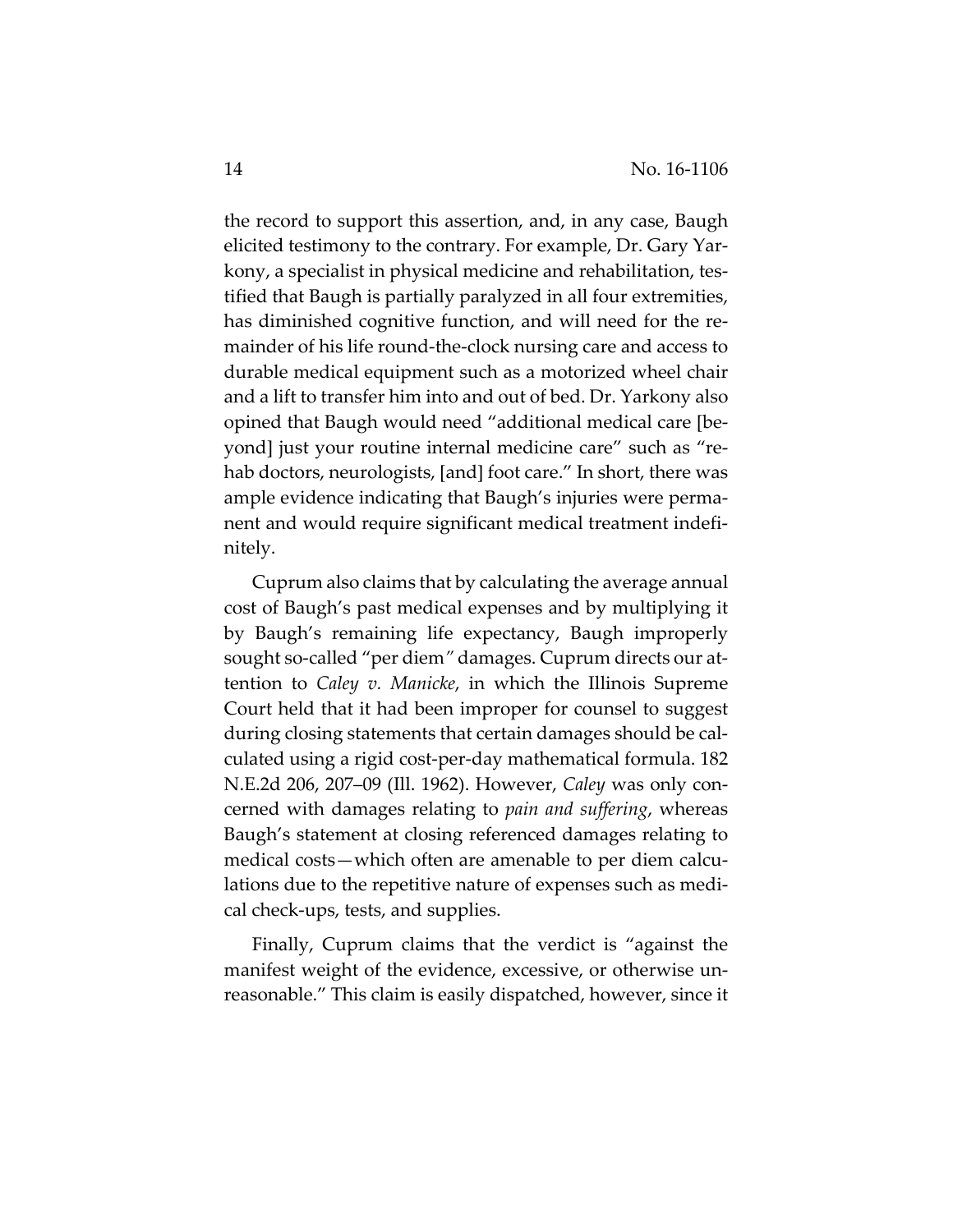merely incorporates, without explanation, the section of Cuprum's opening appellate brief concerning the Rule 702/*Daub‐ ert* issues that we rejected above. *Cf. United States v. Dunkel*, 927 F.2d 955, 956 (7th Cir. 1991) ("A skeletal 'argument,' really nothing more than an assertion, does not preserve a claim."). Nor has Cuprum demonstrated cumulative error, since it has failed to identify any error that individually or in combination with others deprived him of a fair trial. *See, e.g.*, *United States v. Powell*, 652 F.3d 702, 706 (7th Cir. 2011) (Cumulative error requires proof "(1) that multiple errors occurred at trial; and (2) those errors, in the context of the entire trial, were so severe as to have rendered his trial fundamentally unfair."). So the district judge did not abuse his discretion in declining to grant Cuprum a new trial.

# **B. Cuprum Not Entitled to Judgment as a Matter of Law**

We review the district judge's denial of Cuprum's motion for judgment as a matter of law de novo, and view the evidence in the light most favorable to Baugh as the non‐moving party. *Venson v. Altamirano*, 749 F.3d 641, 646 (7th Cir. 2014). We will reverse the district judge's decision only if no rational jury could have found in Baugh's favor. *Id.* Cuprum claims that it is entitled to judgment as a matter of law because Baugh failed to prove two of the requisite elements of a defec‐ tive design claim—an unreasonably dangerous condition and causation. We address each issue in turn.

#### **1. Unreasonably Dangerous Condition**

As noted above, Baugh asserted design defect under both strict liability and negligence theories. The jury was in‐ structed on both claims but returned a general verdict in Baugh's favor, so it is unclear whether the verdict was based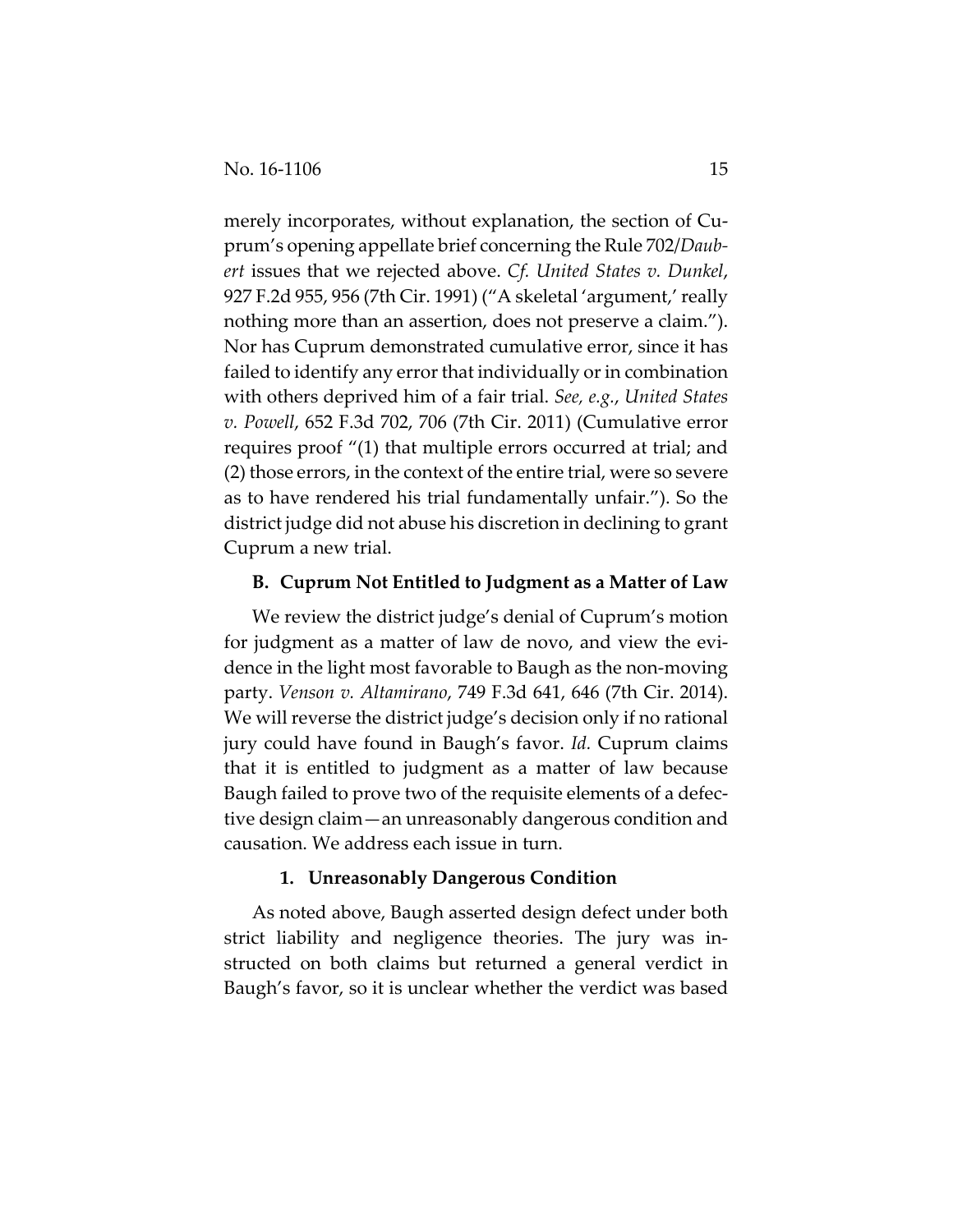on one or both of the theories. But this uncertainty is unim‐ portant, since, as discussed below, Cuprum's arguments im‐ plicate both theories.

Under Illinois law—which the parties agree applies here—a plaintiff alleging defective design under a strict product liability theory must prove that (i) the product has an un‐ reasonably dangerous condition, (ii) the condition existed when the product left the defendant's control, and (iii) the condition caused the plaintiff to suffer an injury. *E.g.*, *Mikola‐ jczyk v. Ford Motor Co.*, 901 N.E.2d 329, 345 (Ill. 2008) (citations omitted). A product may be unreasonably dangerous if it failed to perform as safely as an ordinary consumer would expect (the "consumer‐expectation test"), or if the product's risks outweigh its benefits (the "risk‐utility test"). *Id.* at 336 (citing *Lamkin v. Towner*, 536 N.E.2d 449, 457 (Ill. 1990)).

The consumer‐expectation test is a simpler inquiry than the risk‐utility test, as the latter asks courts to consider the fol‐ lowing non‐exhaustive list of factors:

> the availability and feasibility of alternate de‐ signs at the time of the product's manufacture; … [whether] the design used … conform[ed] to the design standards in the industry, design guidelines provided by an authoritative volun‐ tary organization, or design criteria set by legis‐ lation or governmental regulation[;] … the util‐ ity of the product to the user and to the public as a whole[;] the safety aspects of the product including the likelihood that it will cause injury and the probable seriousness of the injury[;] and the manufacturer's ability to eliminate the un‐ safe character of the product without impairing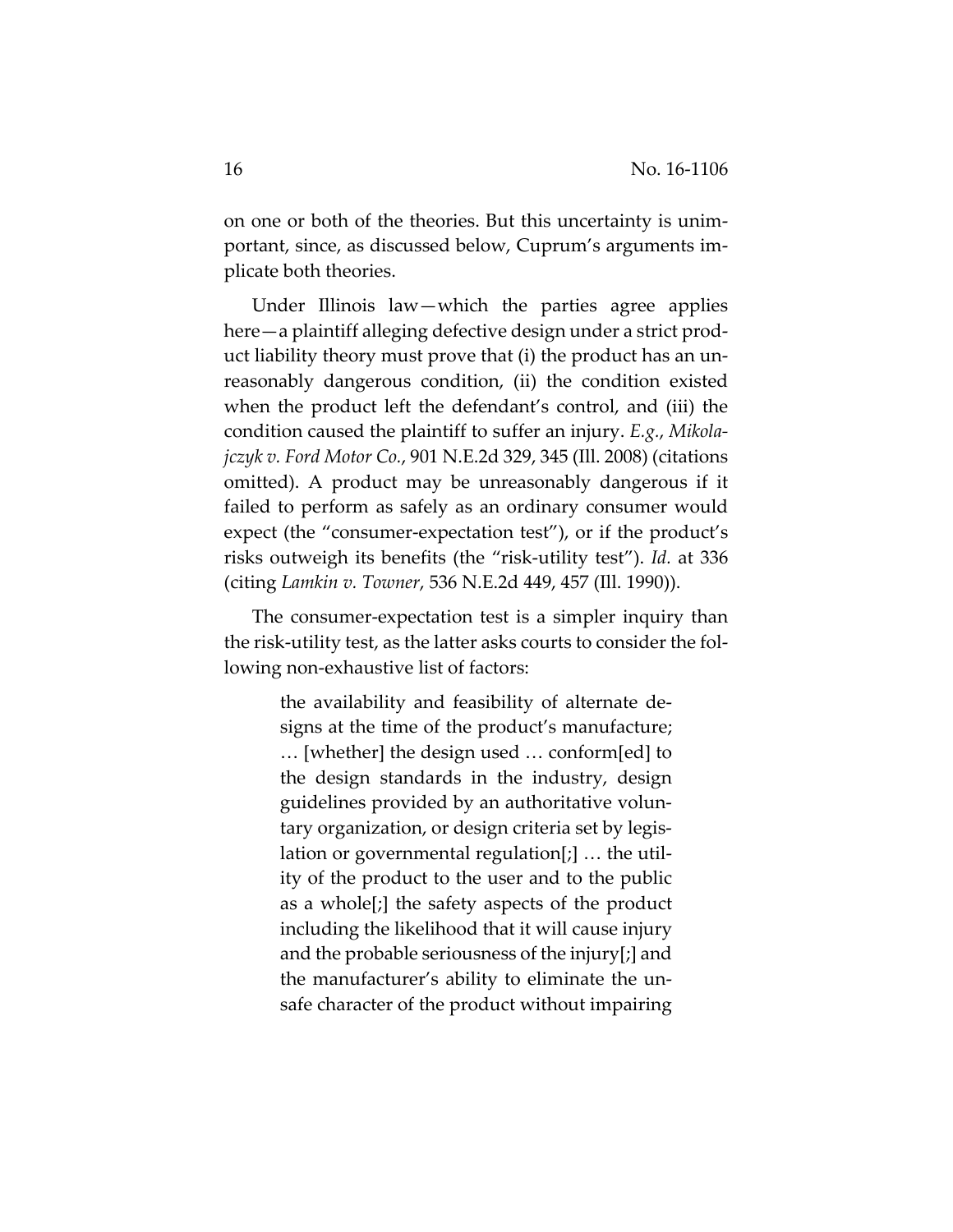its usefulness or making it too expensive to maintain its utility.

*Jablonski v. Ford Motor Co.*, 955 N.E.2d 1138, 1154 (Ill. 2011) (ci‐ tations omitted).

Like strict liability, negligence focuses on the allegedly un‐ reasonably dangerous condition of a product. *Calles v. Scripto‐ Tokai Corp.*, 864 N.E.2d 249, 263–64 (Ill. 2007). For some time, Illinois courts have differentiated between the two theories on the ground that negligence alone inquires into the defend‐ ant's alleged fault—i.e., whether the defendant breached its "nondelegable duty to design reasonably safe products" by failing to exercise reasonable care. *Id.* In practice, however, this distinction may sometimes be illusory, as the Illinois Su‐ preme Court has recently observed that "risk‐utility balanc‐ ing remains operative in determining whether a defendant's conduct is reasonable in a negligent‐design case." *Jablonski*, 955 N.E.2d at 1154–55 (referencing approvingly the conclu‐ sion of numerous commentators that "the balancing test de‐ veloped for strict liability claims … is essentially identical to the test applied in determining whether a defendant's con‐ duct in designing a product is reasonable").

Here, Cuprum implicates both theories by arguing that Baugh failed to prove the existence of an alternate design at trial, a frequent prerequisite for liability under the risk‐utility test and one that Baugh pursued in this case. In doing so, however, Cuprum relies primarily on the same arguments re‐ jected above regarding the admissibility of Dr. Vinson's meth‐ odology—specifically, that Dr. Vinson failed to test his alter‐ native design, that this design was not subjected to peer review or review by ANSI, that the design had not been em‐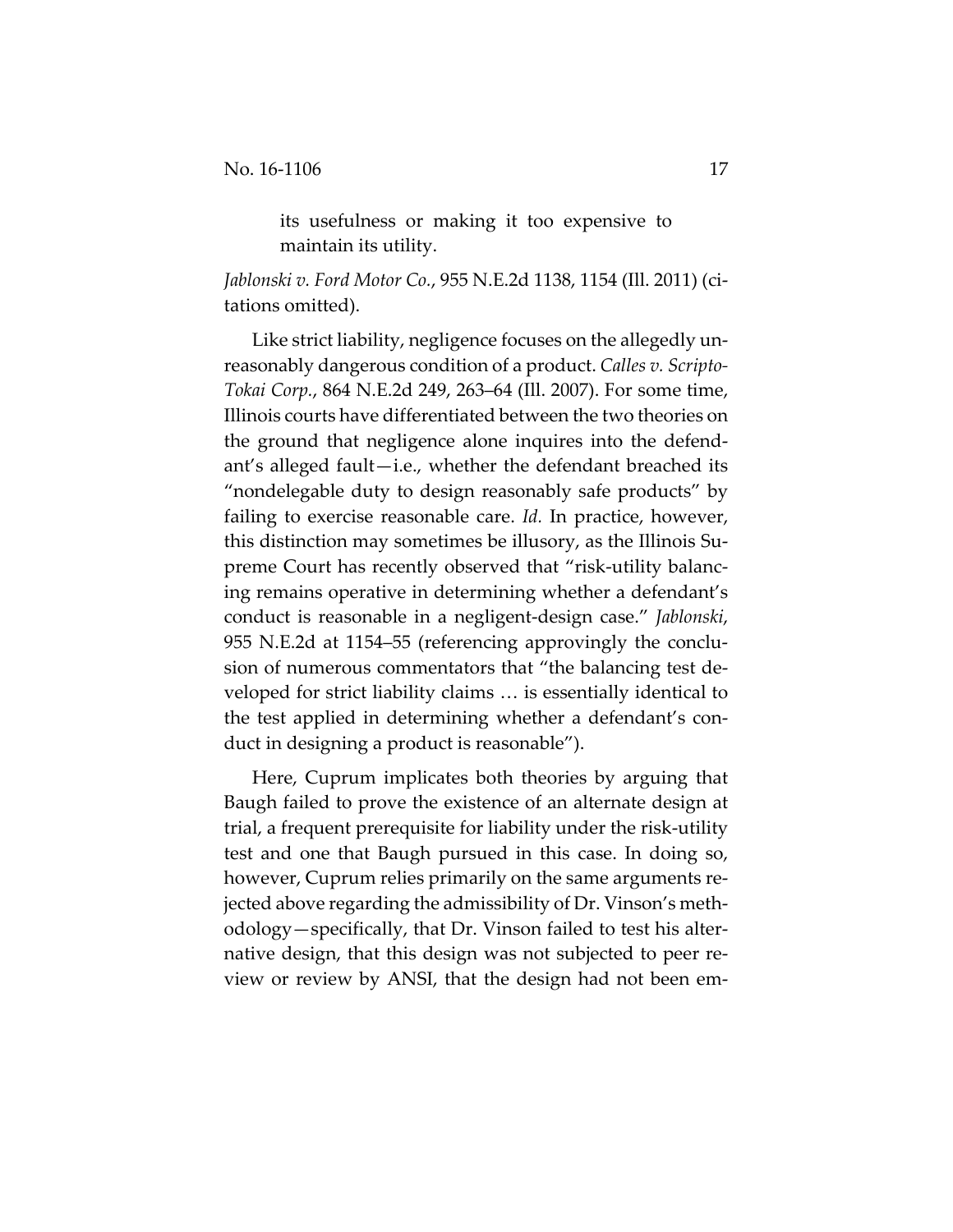braced by the ladder industry, and that Dr. Vinson was un‐ qualified to opine about alternative designs. Without those ar‐ guments, Cuprum is left with its contention that its own ex‐ pert, Dr. Stevenson, relied on superior methodology in opin‐ ing that the ladder possessed the requisite structural strength to support an individual like Baugh (i.e., that it did not con‐ tain an unreasonably dangerous condition). But this argument cannot carry the day for Cuprum. Cuprum had ample opportunity to enhance Dr. Stevenson's credibility by using Dr. Stevenson to highlight the strengths of finite element anal‐ ysis and the shortcomings of Dr. Vinson's calculations, and by cross examining Dr. Vinson directly. All of this occurred in front of the jury, and based on the evidence presented, the jury found Dr. Vinson's approach more convincing and en‐ tered a verdict in Baugh's favor.

We reject the notion that no reasonable jury could have concluded the same: Dr. Vinson adequately explained why a ladder like Baugh's could fail when used as instructed, how the legs and gussets could be modified to prevent such a fail‐ ure, and why the finite element analysis on which Dr. Steven‐ son relied was an inferior method of calculating the varying levels of force users apply on ladders. So Cuprum was not en‐ titled to judgment as a matter of law on the unreasonably dan‐ gerous condition element. *See, e.g.*, *Gicla v. United States*, 572 F.3d 407, 414 (7th Cir. 2009) (observing that the case "pre‐ sented a classic battle of the experts … [that] called upon the factfinder to determine what weight and credibility to give to each expert"); *Wipf v. Kowalski*, 519 F.3d 380, 385 (7th Cir. 2008) ("[I]n a case of dueling experts … it is left to the trier of fact, not the reviewing court, to decide how to weigh the compet‐ ing expert testimony."); *Spesco, Inc. v. Gen. Elec. Co.*, 719 F.2d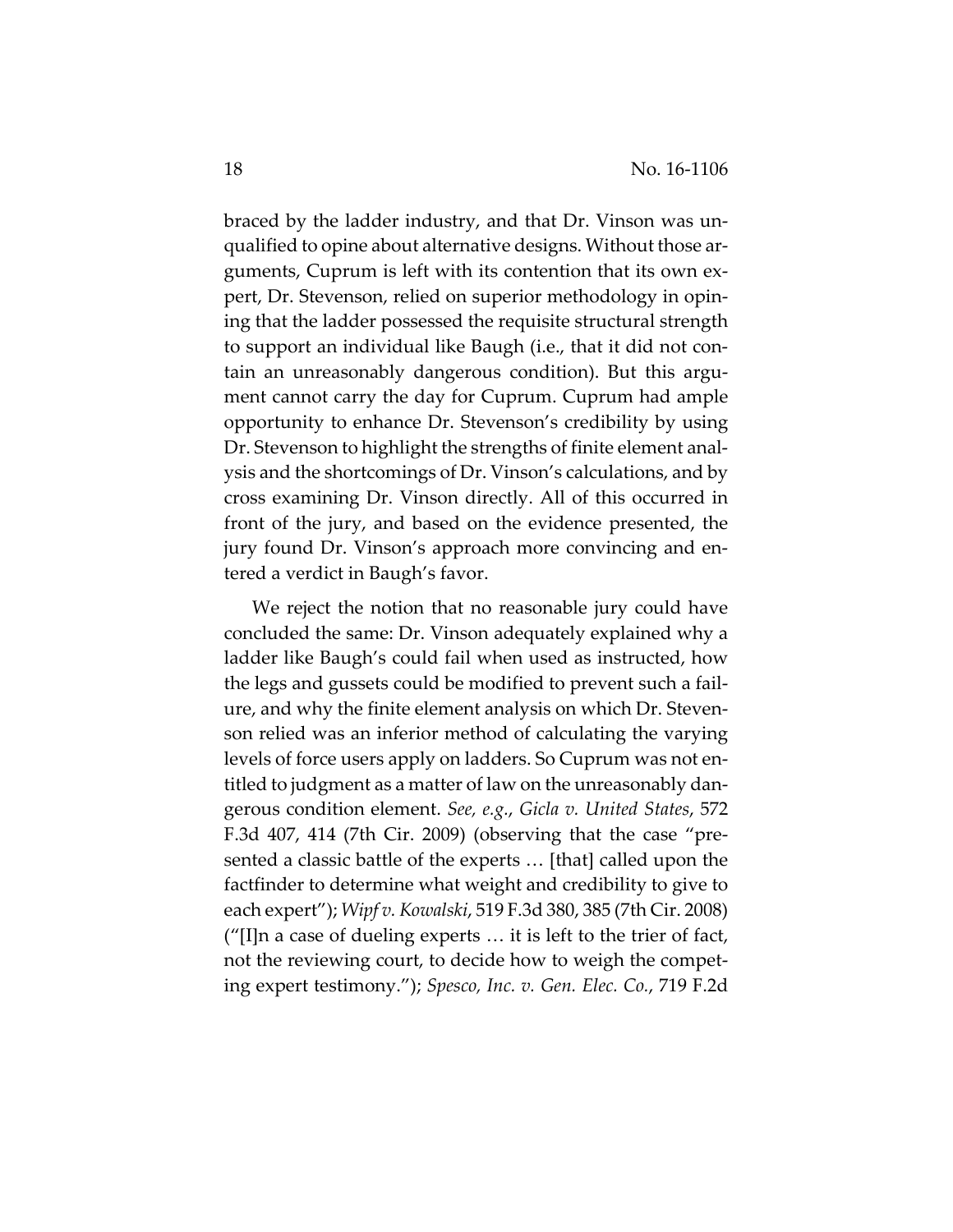233, 237–38 (7th Cir. 1983) ("[T]his case presents a typical ex‐ ample of opposing experts offering conflicting views to the jury …. It is within the province of the jury to determine which of two contradictory expert statements is deserving of credit.").

# **2. Causation**

Cuprum also claims that it is entitled to judgment as a matter of law because Baugh failed to prove causation. When relying on circumstantial evidence to establish causation un‐ der Illinois law, as Baugh does here, "the conclusion sought must be more than speculative; rather the conclusion must be the only probable conclusion." *Williams v. Chi. Bd. of Educ.*, 642 N.E.2d 764, 768 (Ill. App. Ct. 1994) (citations omitted). Unsur‐ prisingly, this means that a fact "cannot be inferred from the evidence when the existence of another fact inconsistent with the first can be inferred with equal certainty from the same evidence." *Pyne v. Witmer*, 543 N.E.2d 1304, 1313 (Ill. 1989) (ci‐ tation omitted). However, circumstantial evidence need not go so far as to "exclude all other possible inferences" to show that a causal link exists. *Id.*

Here, we conclude that a rational fact finder could conclude that, based on a preponderance of the evidence, the al‐ leged defect in the ladder (and not ladder misuse) was the most probable cause of the accident. The testing that Smith conducted provided the jury with sufficient information to conclude that the damage to the ladder likely occurred while Baugh was using the ladder properly. Moreover, the fact that both Baugh and the ladder were found in the driveway suggests that the ladder fell into the driveway (Baugh's theory) rather than into the adjacent flower bed (Cuprum's theory). Indeed, as Cuprum concedes, no dirt, vegetation, or anything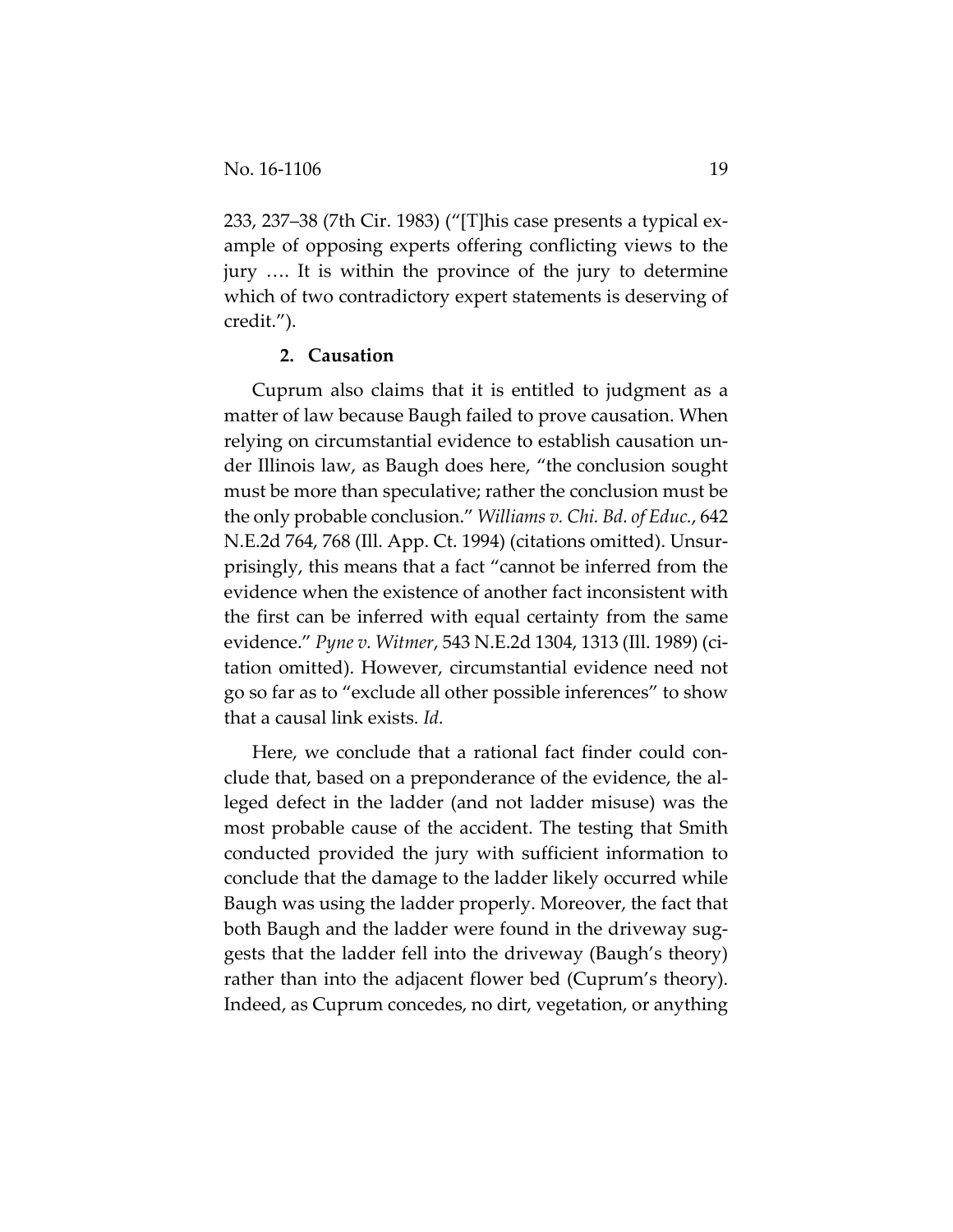else was found on Baugh's body or clothes that suggested he fell into the flower bed, and Baugh's profound post-accident disorientation—non‐communicative and non‐responsive to his rescuers—makes it unlikely that he moved both himself and the ladder to the driveway after the fall. And after reviewing Cuprum's videotaped "reenactment" of the accident, the jury could have reasonably concluded that Baugh—65 years old and 224 pounds at the time—likely did not attempt to straddle the ladder in the physically awkward fashion that Cuprum suggests.

Cuprum raises a number of arguments in support of its position that ladder failure is not the most probable cause, but none are persuasive—especially when viewing the evidence in the light most favorable to Baugh, as we must. For example, Cuprum claims that Vinson and Smith disagreed about how the ladder's design caused the accident and how the ladder's left leg and pail shelf became damaged. But this misrepresents the two men's testimony; because Vinson's opinions on these topics ranged from equivocal to entirely absent, there was no meaningful disagreement between him and Smith.

Cuprum also criticizes Baugh's experts for not knowing the specific PSI that Baugh was exerting on the ladder imme‐ diately before the accident. But we fail to see why this absence is dispositive. Vinson testified that a 200‐pound individual could exert more than twice the PSI that the ladder was de‐ signed to withstand, and Smith opined that the damage to and post‐accident location of the ladder were consistent with failure and tip-over. That seems sufficient. And it is unsurprising that the specific PSI is unknown, since no expert on *either side* could testify with certainty as to Baugh's specific location on the ladder when the accident occurred.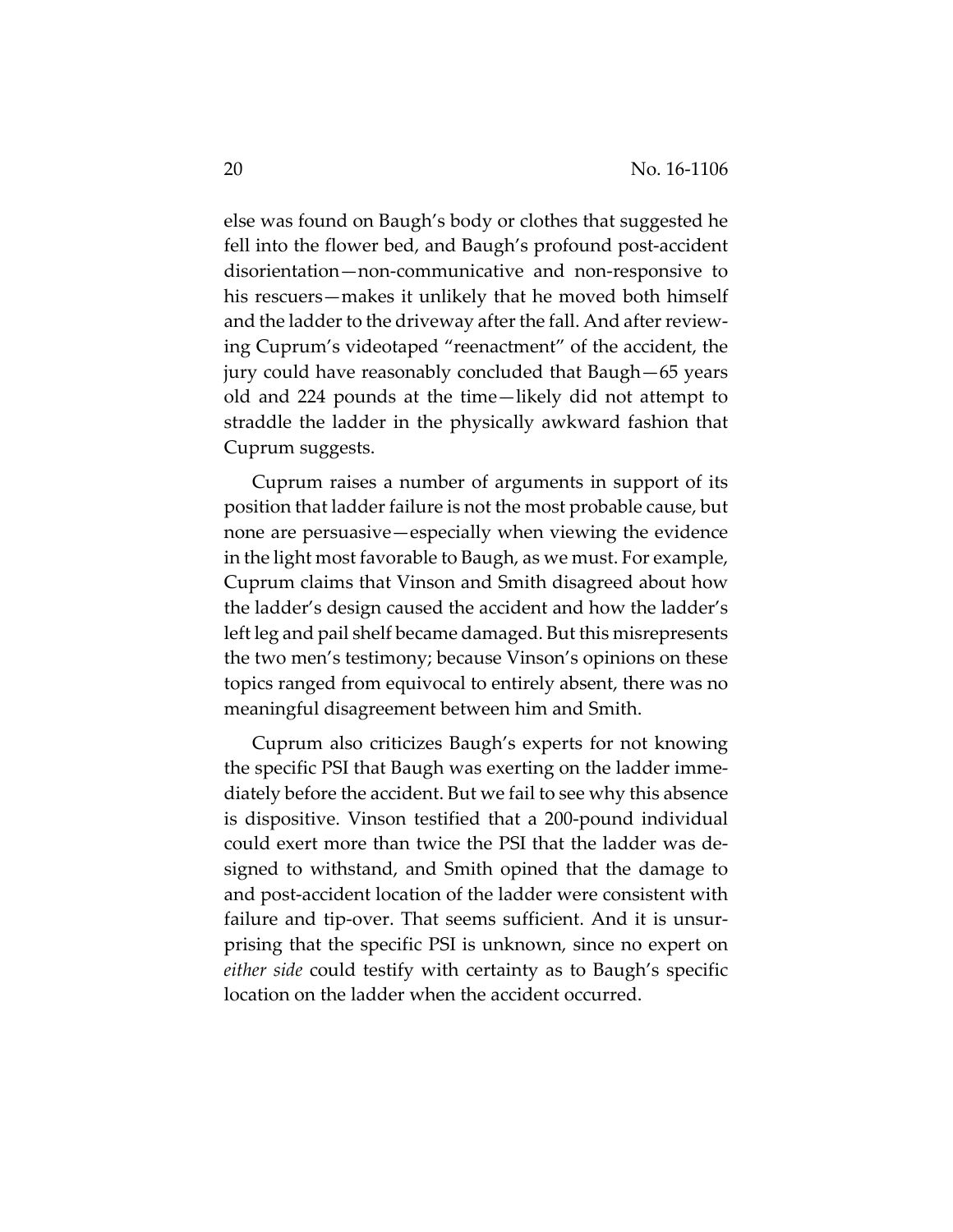Another complaint of Cuprum's is that Baugh could not have easily reached the gutter screws he was replacing by standing on the ladder's first, second, or third steps—the only proper steps for standing. In support, Cuprum notes that Van Bree, who is six feet tall, could barely touch one of the screws with his hand, and that Baugh is even shorter than Van Bree, at five feet ten inches. However, a reasonable jury could dis‐ count this testimony on several grounds—for example, that Van Bree's superior height does not establish that his stand‐ ing reach was longer than Baugh's, or more importantly, that the use of a screwdriver could have given Baugh the few inches necessary to make the screws more comfortably reach‐ able.

And while Cuprum claims that Van Bree's theory is the only one that accounts for all of the damage to Baugh's ladder, that overlooks several criticisms that the jury could have found compelling. For example, Van Bree opined that the lad‐ der's right front leg bent not because of a design failure but because Baugh had fallen on it after the ladder tipped over. In support of this theory, Van Bree noted that he dropped a sandbag onto an exemplar ladder, but the jury could have reasonably found that the bag could not replicate the effects of a human body. Similarly, when asked to explain how the right front leg could have been bent down by Baugh falling on it but still ended up on the ground with the bend pointing up, Van Bree opined that the entire ladder had flipped over 180° after Baugh fell onto it. The jury was entitled to view this opinion with skepticism. And although Van Bree opined that the pail shelf was damaged by Baugh standing on it, there was no evidence ruling out the possibility that the shelf had been damaged before the accident. So Cuprum was not entitled to judgment as a matter of law on causation.